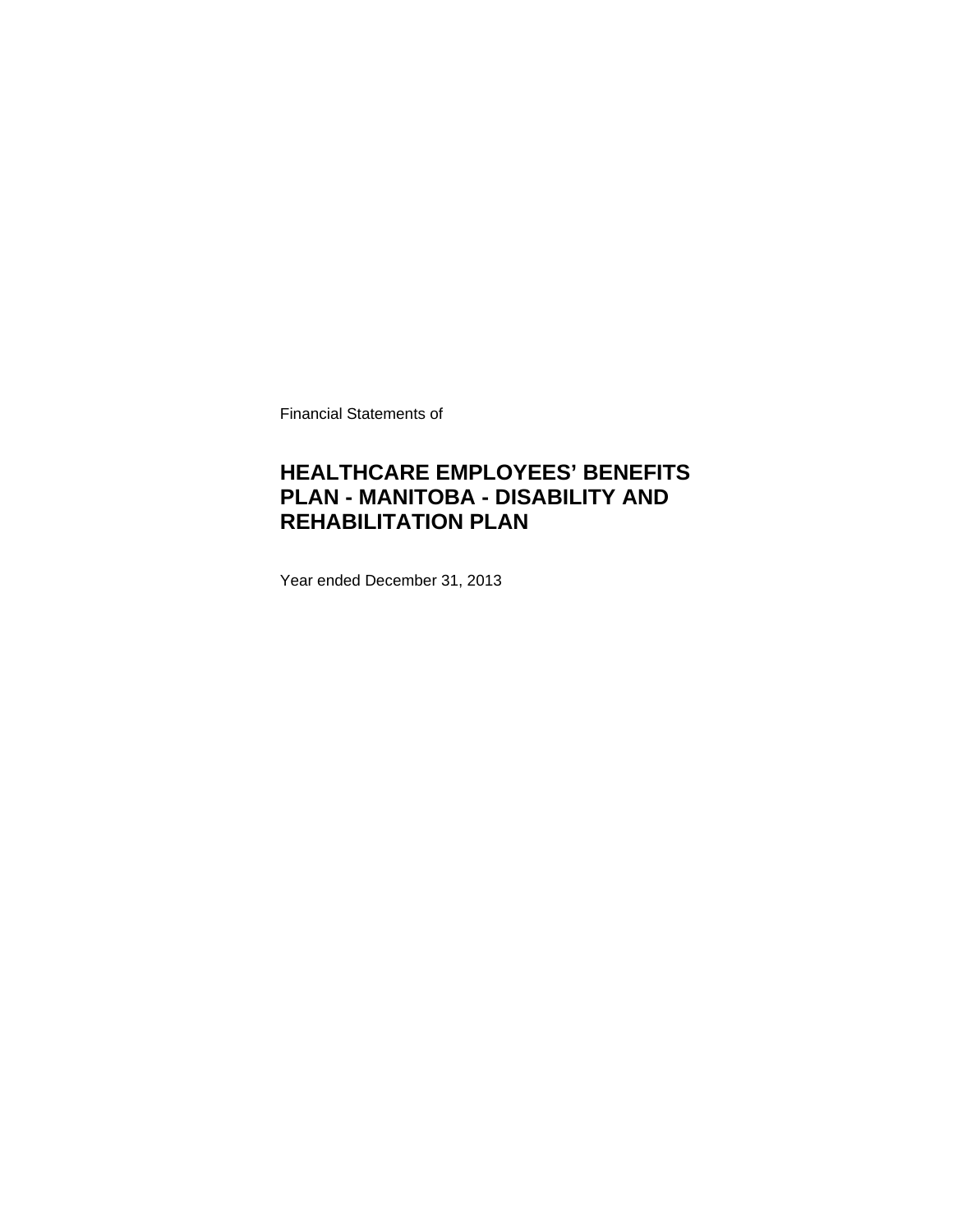

**KPMG LLP** Suite 2000 - One Lombard Place Winnipeg MB R3B 0X3 Canada

Telephone Fax Internet

(204) 957-1770 (204) 957-0808 www.kpmg.ca

## **INDEPENDENT AUDITORS' REPORT**

To the Board of Trustees of Healthcare Employees' Benefits Plan - Manitoba - Disability and Rehabilitation Plan

We have audited the accompanying financial statements of the Healthcare Employees' Benefits Plan - Manitoba - Disability and Rehabilitation Plan, which comprise the statement of financial position as at December 31, 2013, the statements of changes in net assets available for benefits and changes in benefit obligations for the year then ended, and notes, comprising a summary of significant accounting policies and other explanatory information.

### *Management's Responsibility for the Financial Statements*

Management is responsible for the preparation and fair presentation of these financial statements in accordance with Canadian accounting standards for pension plans, and for such internal control as management determines is necessary to enable the preparation of financial statements that are free from material misstatement, whether due to fraud or error.

## *Auditors' Responsibility*

Our responsibility is to express an opinion on these financial statements based on our audit. We conducted our audit in accordance with Canadian generally accepted auditing standards. Those standards require that we comply with ethical requirements and plan and perform the audit to obtain reasonable assurance about whether the financial statements are free of material misstatement.

An audit involves performing procedures to obtain audit evidence about the amounts and disclosures in the financial statements. The procedures selected depend on our judgment, including the assessment of the risks of material misstatement of the financial statements, whether due to fraud or error. In making those risk assessments, we consider internal control relevant to the entity's preparation and fair presentation of the financial statements in order to design audit procedures that are appropriate in the circumstances, but not for the purpose of expressing an opinion on the effectiveness of the entity's internal control. An audit also includes evaluating the appropriateness of accounting policies used and the reasonableness of accounting estimates made by management, as well as evaluating the overall presentation of the financial statements.

We believe that the audit evidence we have obtained is sufficient and appropriate to provide a basis for our audit opinion.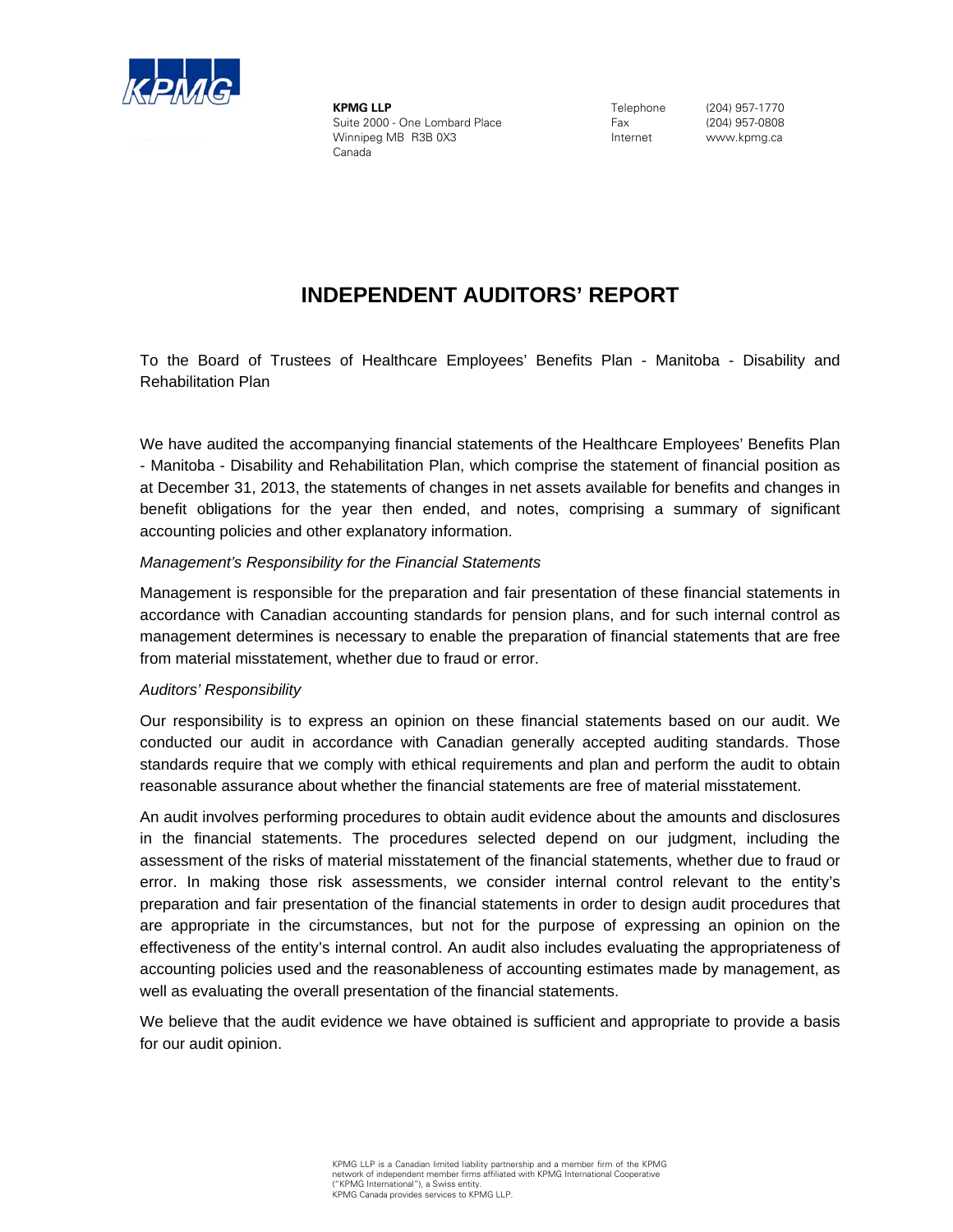

## *Opinion*

In our opinion, the financial statements present fairly, in all material respects, the financial position of Healthcare Employees' Benefits Plan - Manitoba - Disability and Rehabilitation Plan as at December 31, 2013, and its changes in net assets available for benefits and its changes in benefit obligations for the year then ended in accordance with Canadian accounting standards for pension plans.

 $KPMG$  11P

Chartered Accountants

June 19, 2014

Winnipeg, Canada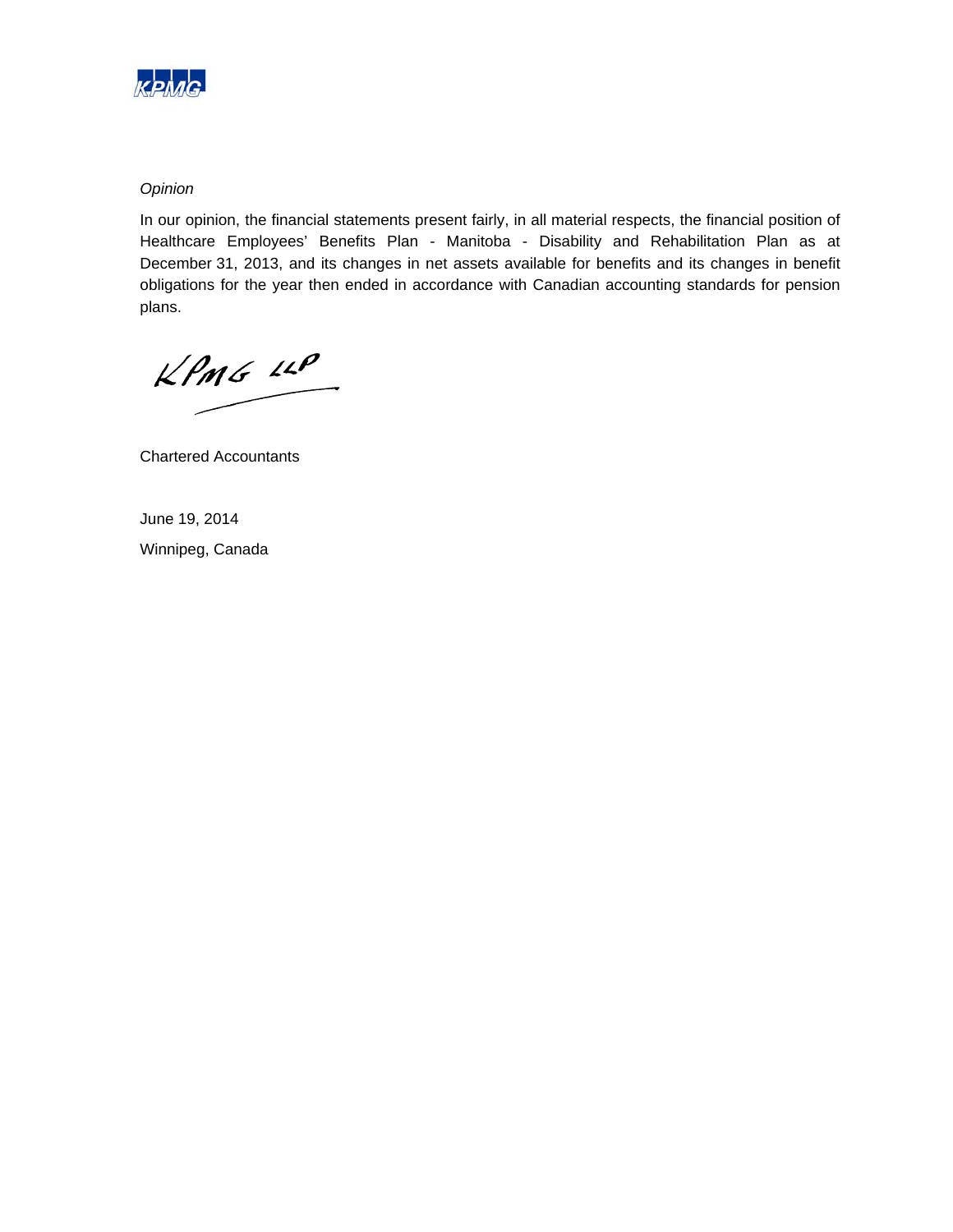**Statement of Financial Position** 

December 31, 2013, with comparative information for 2012

|                                                                                   |    | 2013          | 2012            |
|-----------------------------------------------------------------------------------|----|---------------|-----------------|
| Assets                                                                            |    |               |                 |
| Cash                                                                              | \$ | 9,985,578     | \$<br>6,021,729 |
| Premiums receivable                                                               |    | 2,051,348     | 2,860,377       |
| Other receivables                                                                 |    | 192,868       | 239,716         |
| Prepaid expenses                                                                  |    | 49,193        | 50,604          |
| Due from Manulife Financial (note 3)                                              |    | 44,905        | 55,150          |
| Capital assets (note 4)                                                           |    | 171,363       | 342,725         |
| Investments (note 5)                                                              |    | 184,056,300   | 181, 313, 768   |
| <b>Total assets</b>                                                               |    | \$196,551,555 | \$190,884,069   |
| Liabilities                                                                       |    |               |                 |
| Claims payable and accrued liabilities                                            | S  | 895,491       | \$<br>791,276   |
| Government remittances payable                                                    |    | 356,781       | 365,311         |
| Due to Healthcare Employees' Pension Plan - Manitoba<br>(note $14$ )              |    | 812,693       | 439,605         |
| Obligation for IBNR (note 8)                                                      |    | 23,653,000    | 22,397,000      |
| <b>Total liabilities</b>                                                          |    | 25,717,965    | 23,993,192      |
| Net assets available for benefits                                                 |    | 170,833,590   | 166,890,877     |
| Actuarial value of benefit obligations (note 9):<br><b>Disabled lives</b>         |    | 107,429,000   | 102,849,000     |
| Commitment (note 15)                                                              |    |               |                 |
| Excess of net assets available for benefits over<br>benefit obligations (note 10) | \$ | 63,404,590    | \$64,041,877    |

.

See accompanying notes to financial statements.

Approved by the Trustees: eindreweed chair **Vice-Chair**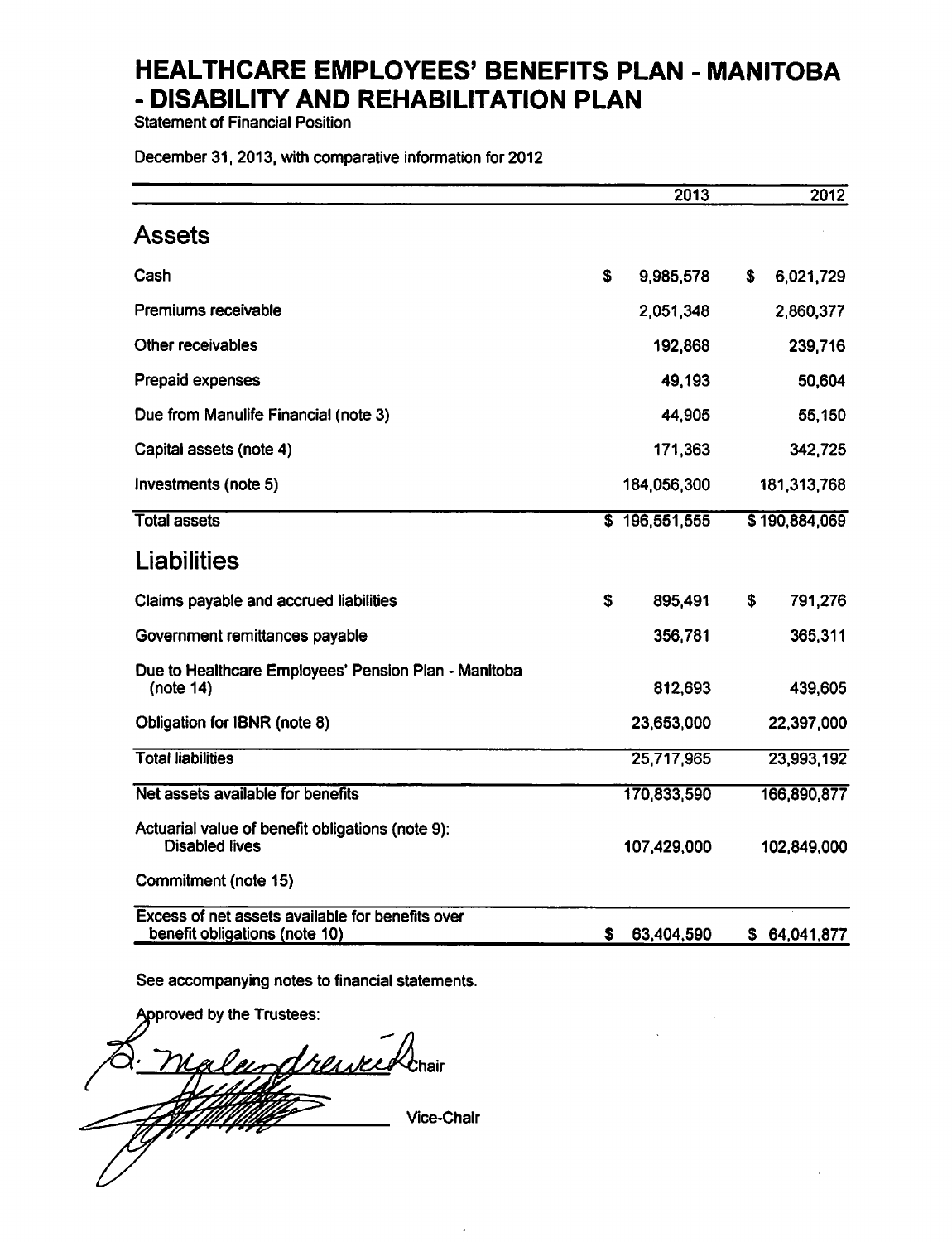Statement of Changes in Net Assets Available for Benefits

Year ended December 31, 2013, with comparative information for 2012

|                                                      | 2013              | 2012          |
|------------------------------------------------------|-------------------|---------------|
| Increase in net assets:                              |                   |               |
| Premiums                                             | \$<br>40,354,333  | \$39,311,865  |
| Investment income                                    | 7,470,990         | 13,732,076    |
|                                                      | 47,825,323        | 53,043,941    |
| Decrease in net assets:                              |                   |               |
| Current period change in fair value of investments   | 7,643,954         | 5,542,015     |
| Claims incurred                                      | 28,365,296        | 27,404,842    |
| Claims - related expenses                            | 1,646,929         | 1,478,674     |
| Administrative expenses (notes 6 and 14)             | 4,970,431         | 4,757,623     |
|                                                      | 42,626,610        | 39, 183, 154  |
| Increase in net assets before change in obligation   |                   |               |
| for IBNR                                             | 5,198,713         | 13,860,787    |
| Change in obligation for IBNR                        | (1,256,000)       | (3,238,000)   |
| Increase in net assets available for benefits        | 3,942,713         | 10,622,787    |
| Net assets available for benefits, beginning of year | 166,890,877       | 156,268,090   |
| Net assets available for benefits, end of year       | \$<br>170,833,590 | \$166,890,877 |

See accompanying notes to financial statements.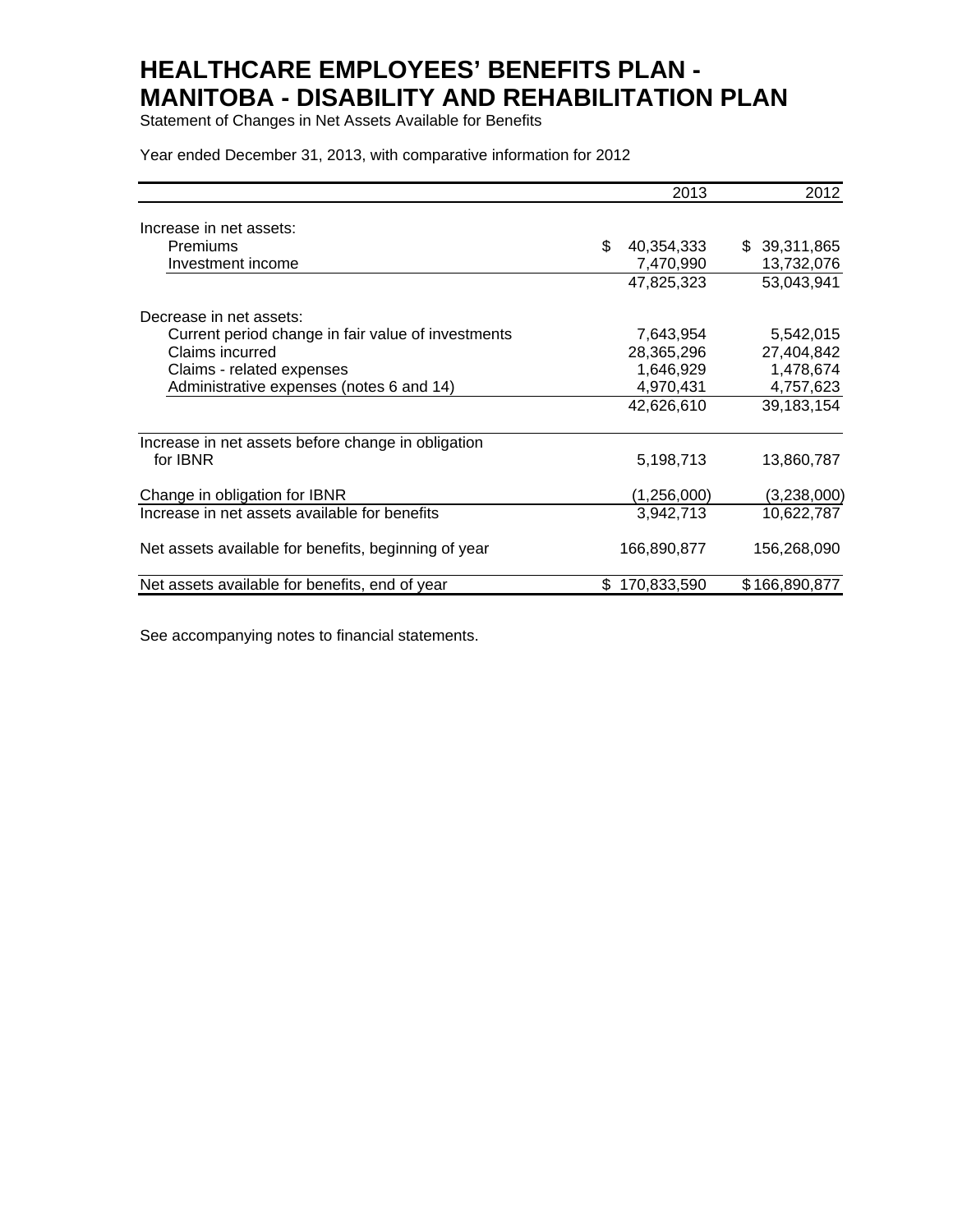Statement of Changes in Benefit Obligations

Year ended December 31, 2013, with comparative information for 2012

|                                                           | 2013          | 2012           |
|-----------------------------------------------------------|---------------|----------------|
| Actuarial value of benefit obligations, beginning of year | \$102,849,000 | \$ 88,645,000  |
| Claims accrued                                            | 44,794,000    | 38,318,000     |
| Claims paid                                               | (30,012,000)  | (28, 883, 000) |
| Interest accrued on benefits                              | 4,012,000     | 3,744,000      |
| Effect of experience gains and losses                     | (13,948,000)  | (4,813,000)    |
| Effect of addition of cost of living benefits             | 1,174,000     | 3,930,000      |
| Effect of change in valuation basis                       | (1,440,000)   | 1,908,000      |
| Actuarial value of benefit obligations, end of year       | 107,429,000   | \$102,849,000  |

See accompanying notes to financial statements.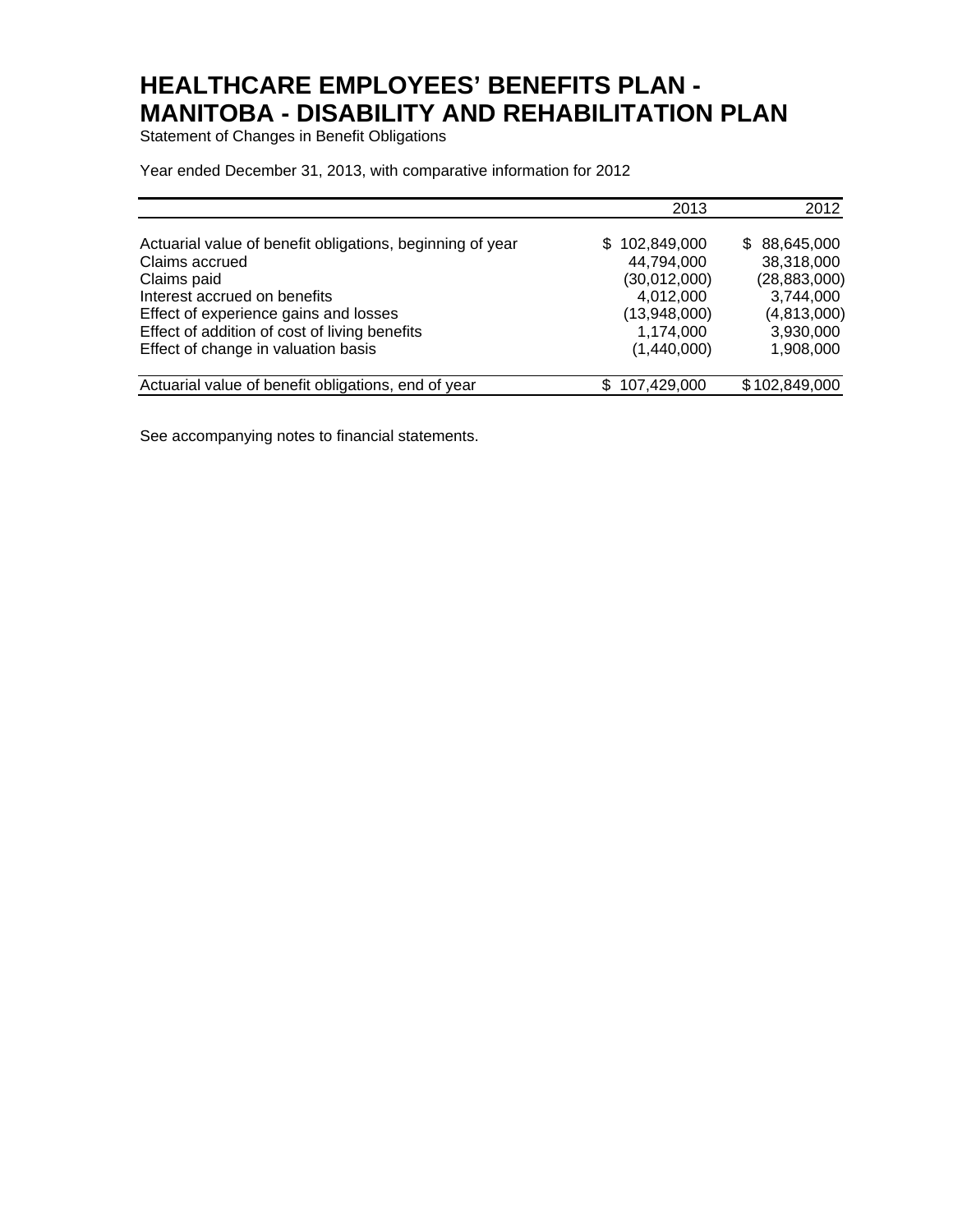Notes to Financial Statements

Year ended December 31, 2013

### **1. General and description of the Plan:**

The Healthcare Employees' Benefits Plan - Manitoba (HEBP) is jointly trusteed which includes the disability and rehabilitation plan (the Plan) for healthcare employees in Manitoba.

The Plan is registered as a health and welfare trust under the *Income Tax Act* and is not subject to income taxes*.*

The Plan was established on October 1, 1988 to administer the long-term disability plan for employees of participating healthcare facilities of Manitoba. The employees' share of the Plan was insured with Manulife Financial for claims with disability dates on or before May 31, 2002 (Insured Plan). The employers' share of the Plan was self-insured for claims with disability dates on or before May 31, 2002, but administered by Manulife Financial on an Administrative Services Only (ASO Plan) basis. Claims adjudication for the Plan is provided by Manulife Financial for claims with disability dates on or before May 31, 2002. Claims with disability dates on or after June 1, 2002 are self-administered and self-insured.

## **2. Significant accounting policies:**

(a) Basis of presentation:

The Plan follows the Canadian accounting standards for pension plans for accounting policies related to its investment portfolio and benefit obligations. In selecting or changing accounting policies that do not relate to its investment portfolio or benefit obligations, the Plan complies on a consistent basis with Canadian accounting standards for private enterprises.

These financial statements are prepared on a going concern basis and present the aggregate financial position of the Plan as a separate financial reporting entity, independent of the participating employers and members. Only the assets and obligations to members eligible to participate in the Plan have been included in these financial statements. These financial statements do not portray the funding requirements of the Plan or the benefit security of the individual plan members.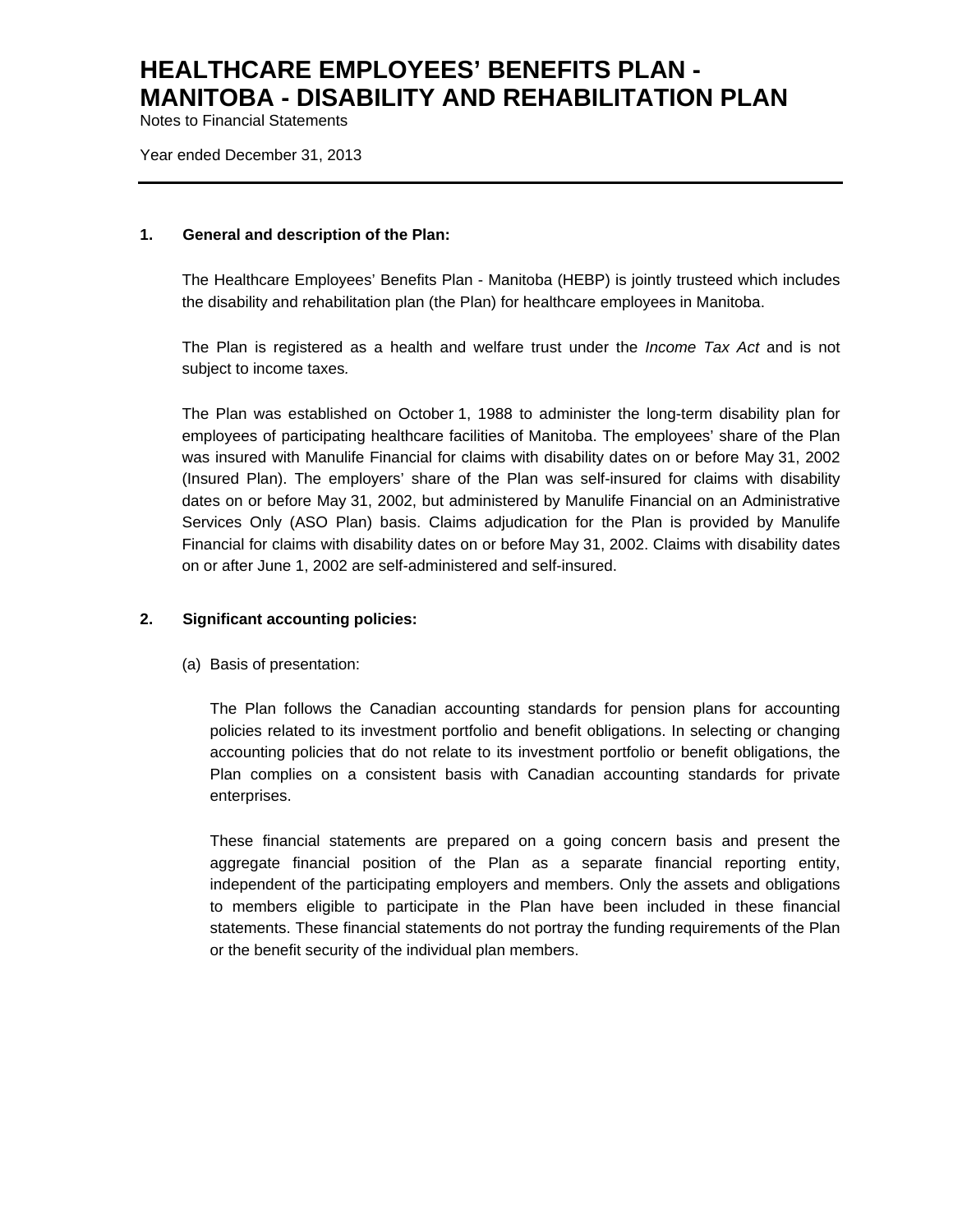Notes to Financial Statements (continued)

Year ended December 31, 2013

## **2. Significant accounting policies (continued):**

(b) Financial instruments:

Financial instruments are recorded at fair value on initial recognition. Freestanding derivative instruments that are not in a qualifying hedging relationship, cash and investments are subsequently measured at fair value. All other financial instruments are subsequently measured at cost or amortized cost, unless management has elected to carry the instruments at fair value. The Plan has elected not to carry any such financial instruments at fair value.

Transaction costs incurred on the acquisition of financial instruments measured subsequently at fair value are expensed as incurred. All other financial instruments are adjusted by transaction costs incurred on acquisition and financing costs. These costs are amortized using the straight-line method.

(c) Fair value measurement:

Fair value is the amount for which an asset could be exchanged, or a liability settled, between knowledgeable, willing parties in an arm's length transaction on the measurement date. The Plan uses closing market price for fair value measurement.

When available, the Plan measures the fair value of an instrument using quoted prices in an active market for that instrument. A market is regarded as active if quoted prices are readily and regularly available and represent actual and regularly occurring market transactions on an arm's length basis.

If a market for a financial instrument is not active, then the Plan establishes fair value using a valuation technique. Valuation techniques include using recent arm's length transactions between knowledgeable, willing parties (if available), reference to the current fair value of other instruments that are substantially the same, discounted cash flow analyses and option pricing models.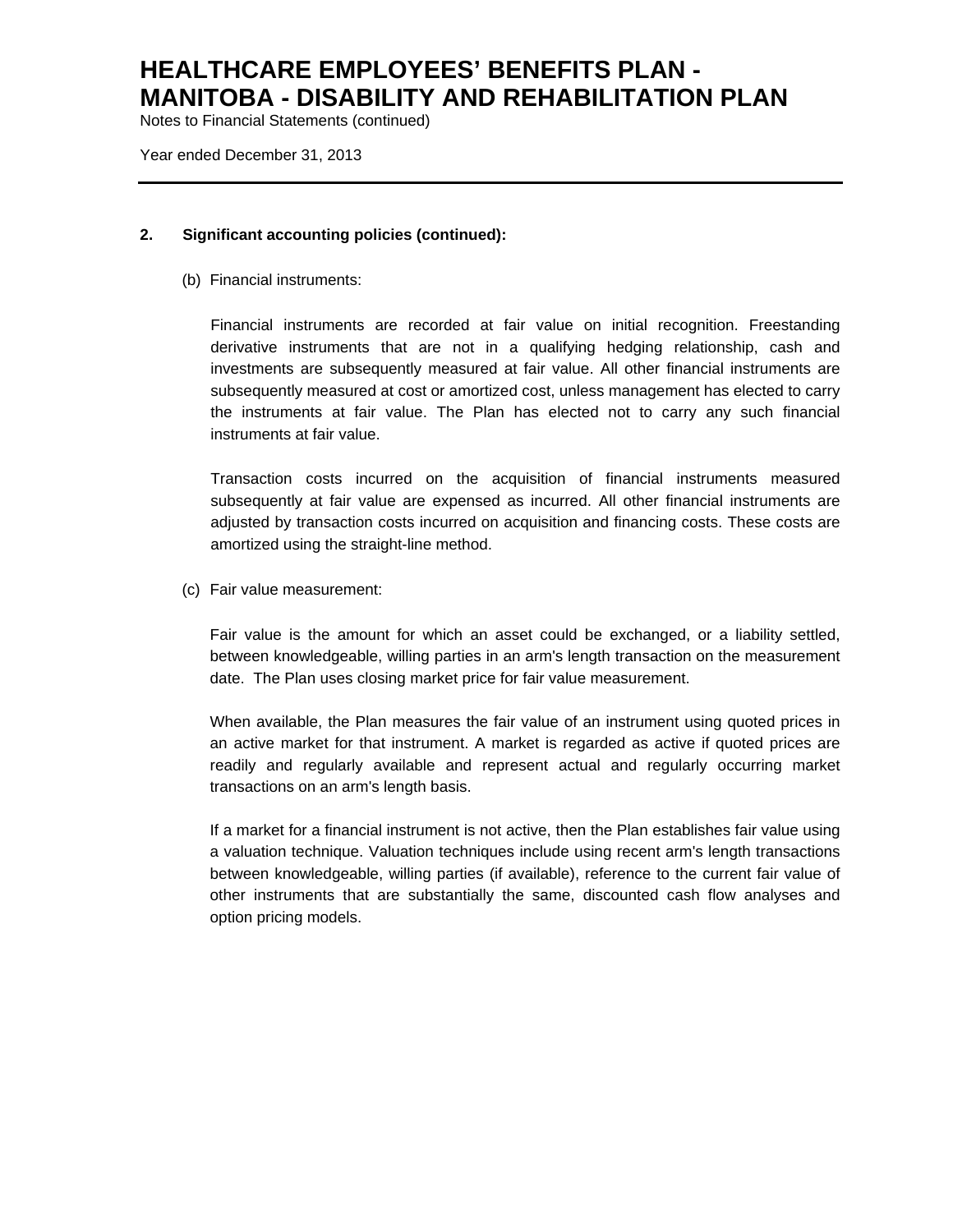Notes to Financial Statements (continued)

Year ended December 31, 2013

## **2. Significant accounting policies (continued):**

All changes in fair value, other than interest and dividend income, are recognized in the statement of changes in net assets available for benefits as part of the current period change in fair value of investments.

Bond pooled funds are recorded at fair values established by the respective fund trustee.

- (d) Investment transactions and income recognition:
	- (i) Investment transactions:

Investment transactions are accounted for on a trade date basis.

(ii) Income recognition:

Investment income includes interest and dividend income. Investment income has been accrued as reported by the issuer of the pooled funds.

(e) Capital assets:

Capital assets are recorded at cost less accumulated amortization. Repairs and maintenance costs are charged to expense. Betterments which extend the estimated useful life of an asset are capitalized. When a capital asset no longer contributes to the Plan's ability to provide services, its carrying amount is written-down to its residual value. Capital assets, which include computer projects, will be amortized on a straight-line basis over three years as the projects are completed.

(f) Premiums:

Premiums recorded in the statement of changes in net assets available for benefits include the employees' and employers' share of the premiums required for the disability coverage. Premiums are recorded on an accrual basis.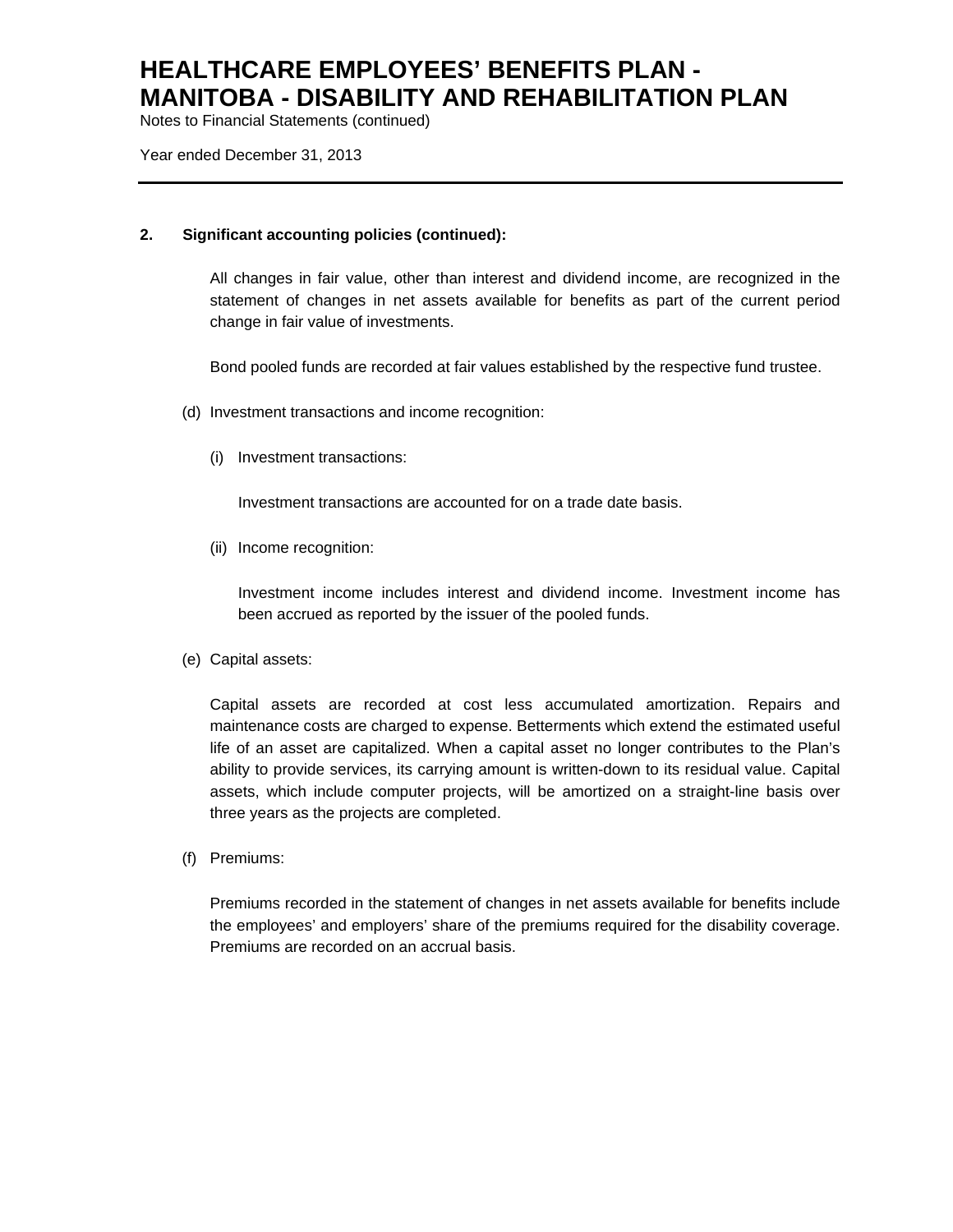Notes to Financial Statements (continued)

Year ended December 31, 2013

## **2. Significant accounting policies (continued):**

(g) Claims:

Claims are recorded in the period in which they are paid or payable. Any claims not paid at fiscal year-end are reflected in claims payable and accrued liabilities.

(h) Use of estimates:

The preparation of financial statements requires management to make estimates and assumptions that affect the reported amounts of assets and liabilities, the disclosure of contingent assets and liabilities at the date of the financial statements and the reported amounts of increases and decreases in net assets during the year. Significant items subject to such estimates and assumptions include the determination of the actuarial value of benefit obligations. Actual results could differ from those estimates.

## **3. Due from Manulife Financial:**

Due from Manulife Financial represents the ASO Plan surplus of \$44,905 (2012 - \$55,150). At May 31, 2002, the Trustees terminated the insured arrangement with Manulife Financial for claims with disability dates on or after June 1, 2002. Manulife Financial holds reserves to fund the fully insured portion of the claims with disability dates on or before May 31, 2002 until the release of all related liabilities.

Interest is earned on the due from Manulife Financial as follows: unrestricted deposit account balance at the month-end 91-day T-bill rate plus 0.5 percent and on cash flows at the average month, 91-day T-bill rate less 0.5 percent.

Manulife Financial is to provide the Plan with terminal accounting in respect of the Insured Plan for the twelve year period from June 1, 2002 to May 31, 2014. The deficit of the Insured Plan as at May 31, 2002 will be carried over as the opening balance for the terminal accounting period, with the \$1,800,000 payment applied as a premium payment in the terminal accounting period. Any surplus generated during the terminal accounting period will first be applied to the deficit carried forward from May 31, 2002 and any other deficits arising during the terminal accounting period. Manulife Financial is obliged to pay the Plan any remaining surplus at the end of the terminal accounting period within 60 days thereof, together with interest from May 31, 2014 to the date of payment. Should the Insured Plan generate a deficit during the terminal accounting period or generate a surplus that is insufficient to eliminate the deficit existing as of May 31, 2002, no further amounts shall be owing or paid by the Plan in respect of any deficit existing at the end of the terminal accounting period.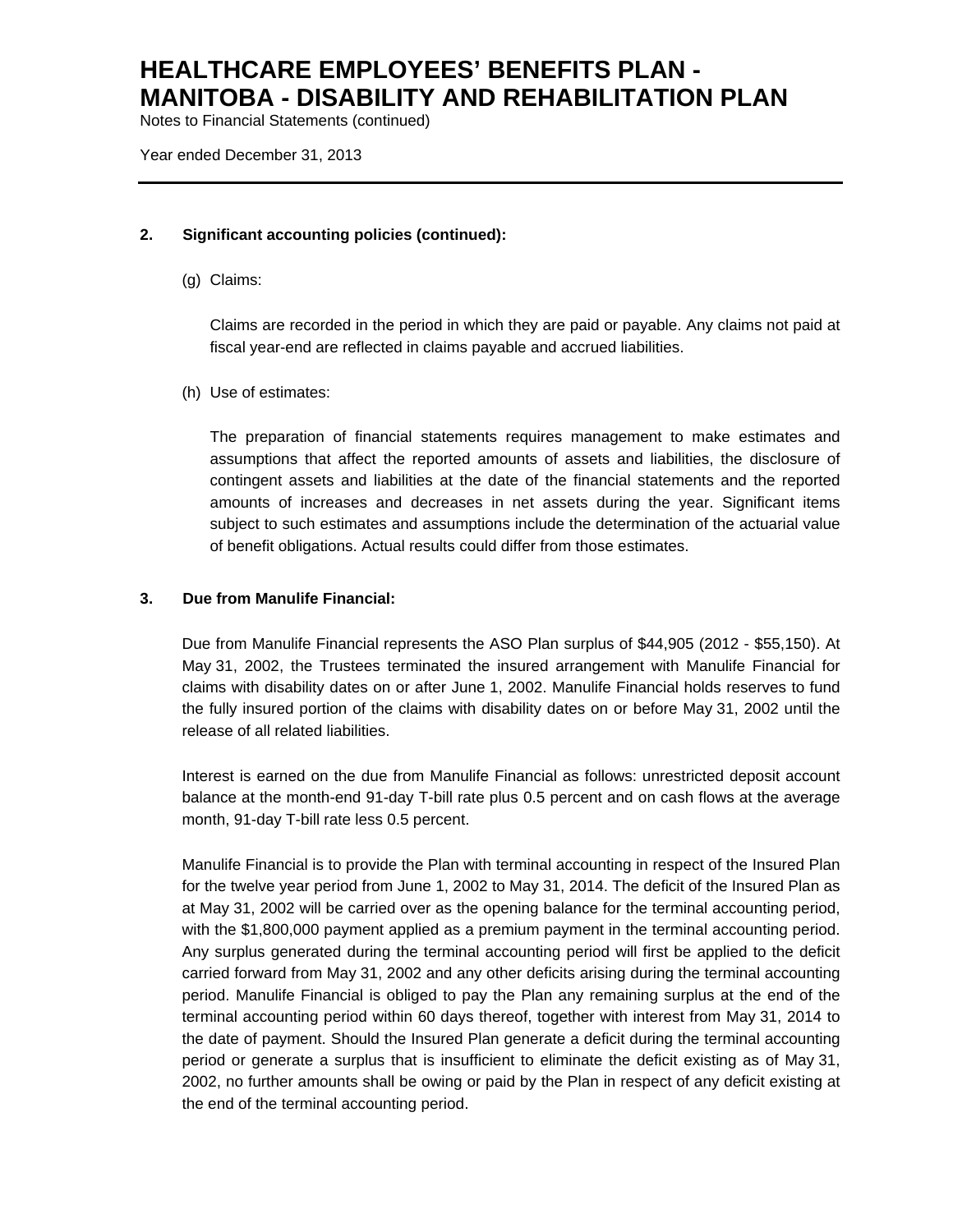Notes to Financial Statements (continued)

Year ended December 31, 2013

## **4. Capital assets:**

|                   |             |    |                             |     | 2013              |  | 2012              |
|-------------------|-------------|----|-----------------------------|-----|-------------------|--|-------------------|
|                   | Cost        |    | Accumulated<br>amortization |     | Net book<br>value |  | Net book<br>value |
| Computer projects | \$1,769,507 | S. | 1,598,144                   | \$. | 171.363           |  | 342.725           |

#### **5. Investments:**

|                   | 2013          | 2012          |
|-------------------|---------------|---------------|
| Bond pooled funds | \$184,056,300 | \$181,313,768 |

Investments are held in bond pooled funds which returned a loss of 0.1 percent (2012 - return of 4.8 percent).

#### **6. Administrative expenses:**

|                                | 2013            | 2012            |
|--------------------------------|-----------------|-----------------|
| Salaries and benefits          | \$<br>3,159,731 | \$<br>2,869,235 |
| Investment management fees     | 147,080         | 169,949         |
| Amortization of capital assets | 171,363         | 171,363         |
| Trustee and custodial fees     | 81,335          | 82,165          |
| <b>Actuarial fees</b>          | 50,759          | 144,430         |
| Audit fees                     | 43,892          | 41,607          |
| Legal fees                     | 29,818          | 66,915          |
| Other administrative expenses  | 1,286,453       | 1,211,959       |
|                                | \$<br>4,970,431 | 4,757,623       |

## **7. Role of the actuary:**

The actuary, Morneau Shepell, has been appointed pursuant to the Trust Agreement. With respect to the preparation of financial statements, the actuary has been engaged to carry out an estimation of the Plan's obligations for IBNR and disabled lives to the members. The estimation is made in accordance with accepted actuarial practice and reported thereon to the Board of Trustees. In performing the estimation of the liabilities, which are by their nature inherently variable, assumptions are made as to future claims, members' ages, benefit amounts, rates of recovery and interest rates.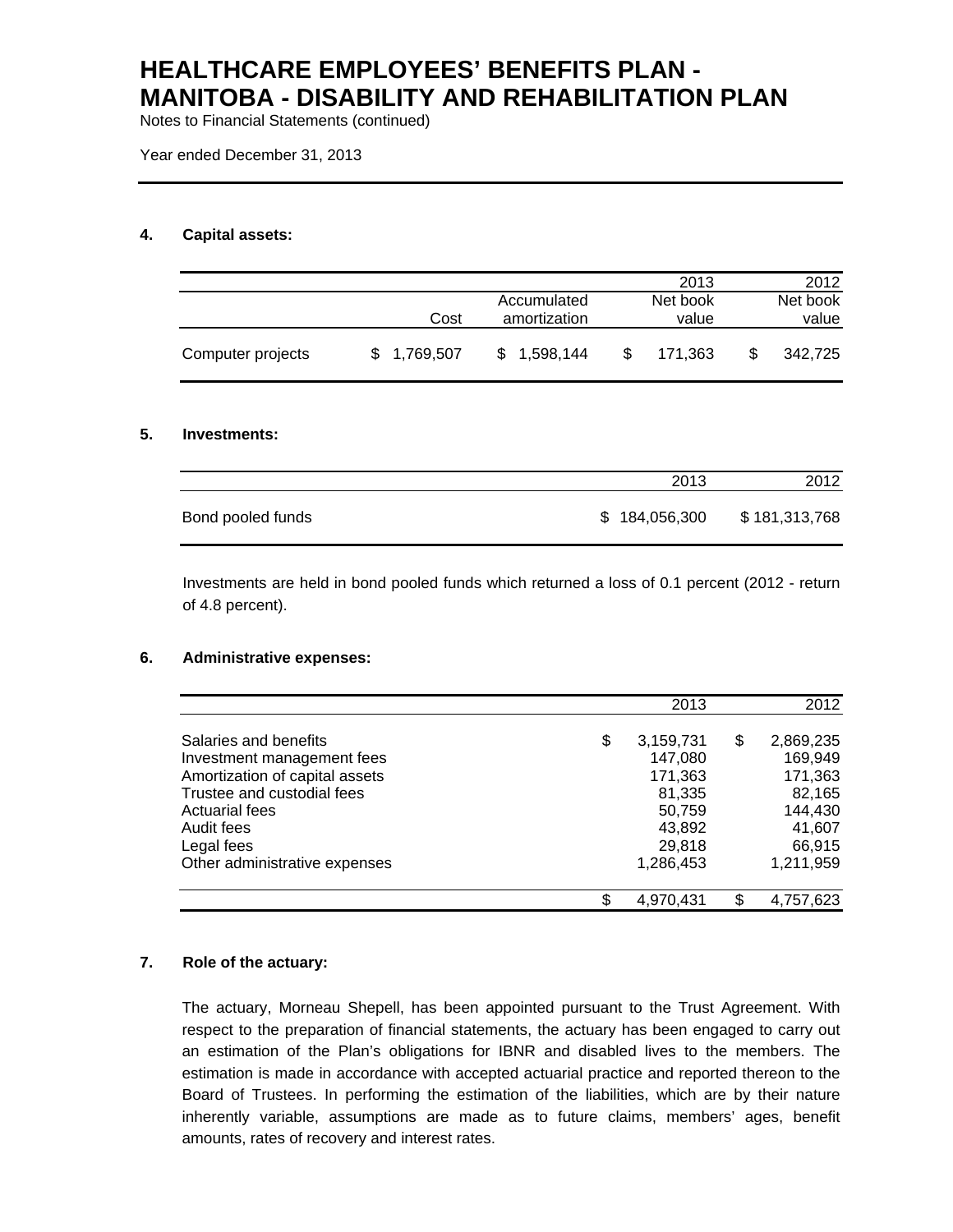Notes to Financial Statements (continued)

Year ended December 31, 2013

## **8. Obligation for incurred but not reported (IBNR):**

The obligation for IBNR relates to those claims which have been incurred but not reported at the date of the financial statements. This obligation is calculated as the estimated claims cost for six months.

## **9. Benefit obligations - disabled lives:**

This obligation for disabled lives is calculated annually by Morneau Shepell, an independent actuary, under each plan for every disabled member receiving benefits. As at December 31, 2013, the date of the most recent actuarial valuation, the actuarial value of benefit obligations for disabled benefits was \$107,429,000 (2012 - \$102,849,000). It reflects the liability for future benefit payments and is developed on the basis of the member's age, benefit amount and normal rates of recovery and an assumed interest rate of 2.50 percent (2012 - 2.05 percent). The next actuarial valuation will be prepared as at December 31, 2014.

## **10. Excess of net assets available for benefits over benefit obligations:**

The Board of Trustees has approved the establishment of a stabilization reserve consisting of the claims fluctuation reserve, operational risk reduction reserve, and investment reserve. The claims fluctuation reserve has been established at an amount equal to 10 percent of the current year's premiums and is fully funded. The operational risk reduction reserve has been established at an amount equal to 10 percent of the current year's premiums. The investment reserve has been established at an amount equal to 10 percent of the current year's disabled life reserve plus IBNR. At December 31, 2013, the Board of Trustees has restricted \$21,100,000 (2012 - \$20,300,000) of the excess of net assets available for benefits over benefit obligations for these reserves.

## **11. Capital management:**

The main objective of the Plan is to sustain a certain level of net assets, including internally restricted funds, in order to meet the obligations of the Plan. The Plan fulfills its primary objective by adhering to specific investment policies outlined in its Statement of Investment Policies and Procedures (the SIPP), which is reviewed annually by the Plan. The Plan manages net assets by engaging knowledgeable investment managers who are charged with the responsibility of investing existing funds and new funds (current year's employee and employer contributions) in accordance with the approved SIPP. Increases in net assets are a direct result of investment income generated by investments held by the Plan and contributions into the Plan by eligible employees and by the employers. The main use of net assets is for claim payments to eligible Plan members.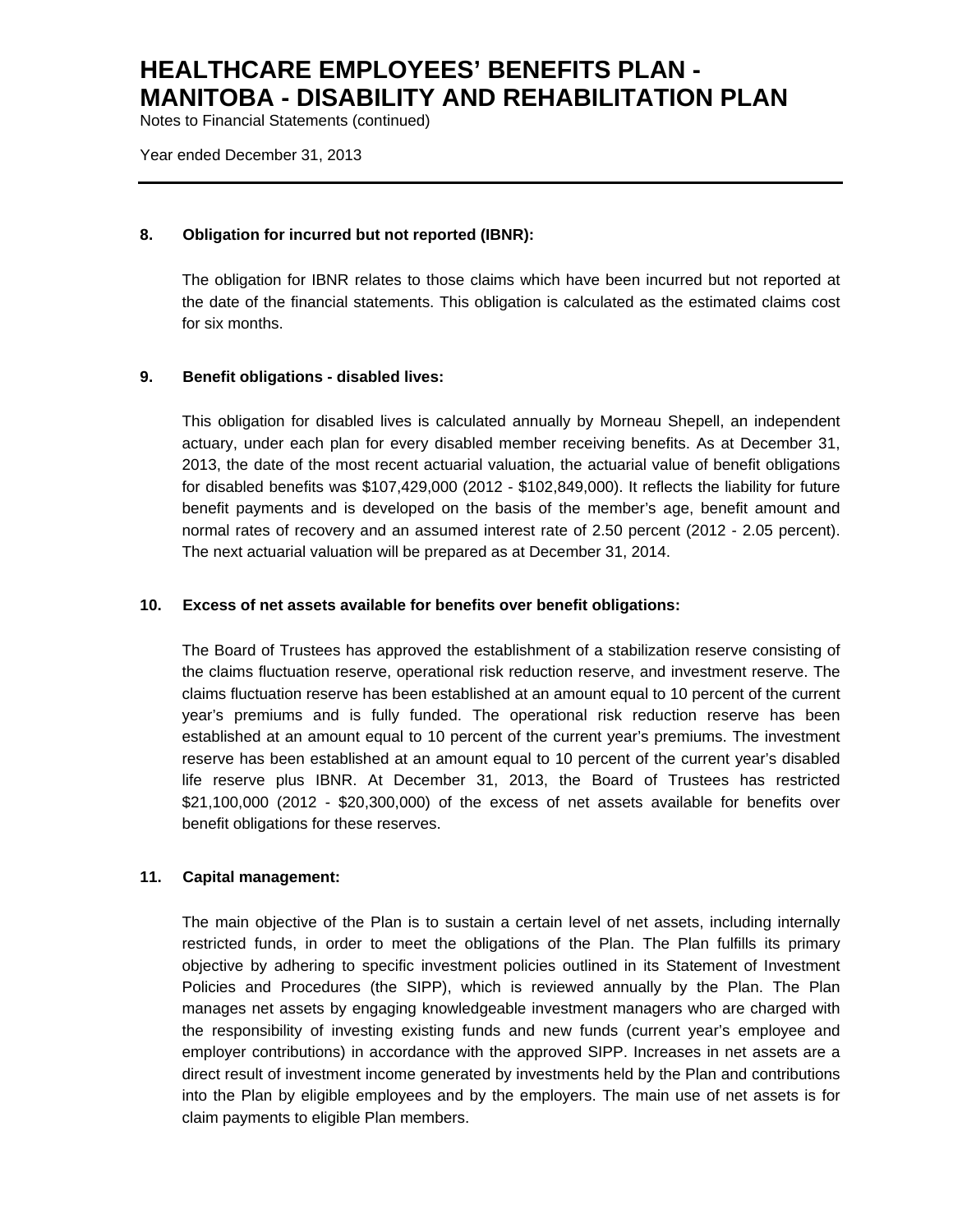Notes to Financial Statements (continued)

Year ended December 31, 2013

### **12. Risk management:**

- (a) Market risk:
	- (i) Interest rate risk:

Interest rate risk arises from the possibility that changes in interest rates will affect future cash flows or fair values of financial instruments. The Plan's fixed income investments are exposed to the risk that the value of interest-bearing investments will fluctuate due to changes in the level of market interest rates. The Plan's exposure to interest rate risk is concentrated in its investment in the bond pooled funds. To properly manage the Plan's interest rate risk, appropriate guidelines on the weighting and duration for fixed income investments are set and monitored.

The remaining terms to contractual maturity of fixed income investments at December 31 are as follows:

|                                       | 2013                     | 2012                     |
|---------------------------------------|--------------------------|--------------------------|
| One to five years<br>After five years | 91,308,102<br>92.748.198 | 89,757,769<br>91.555.999 |
| Total market value                    | \$184,056,300            | \$181,313,768            |

As at December 31, 2013, if the prevailing interest rates were raised or lowered by 100 basis points, with all other factors held constant, net assets would likely have decreased or increased, respectively, by approximately \$11,252,000 (2012 - \$11,518,000). The Plan's interest rate sensitivity was determined based on portfolio weighted duration.

(ii) Foreign currency and other price risk:

The Plan believes it is not exposed to foreign currency or any other price risk in relation to the Plan's financial instruments.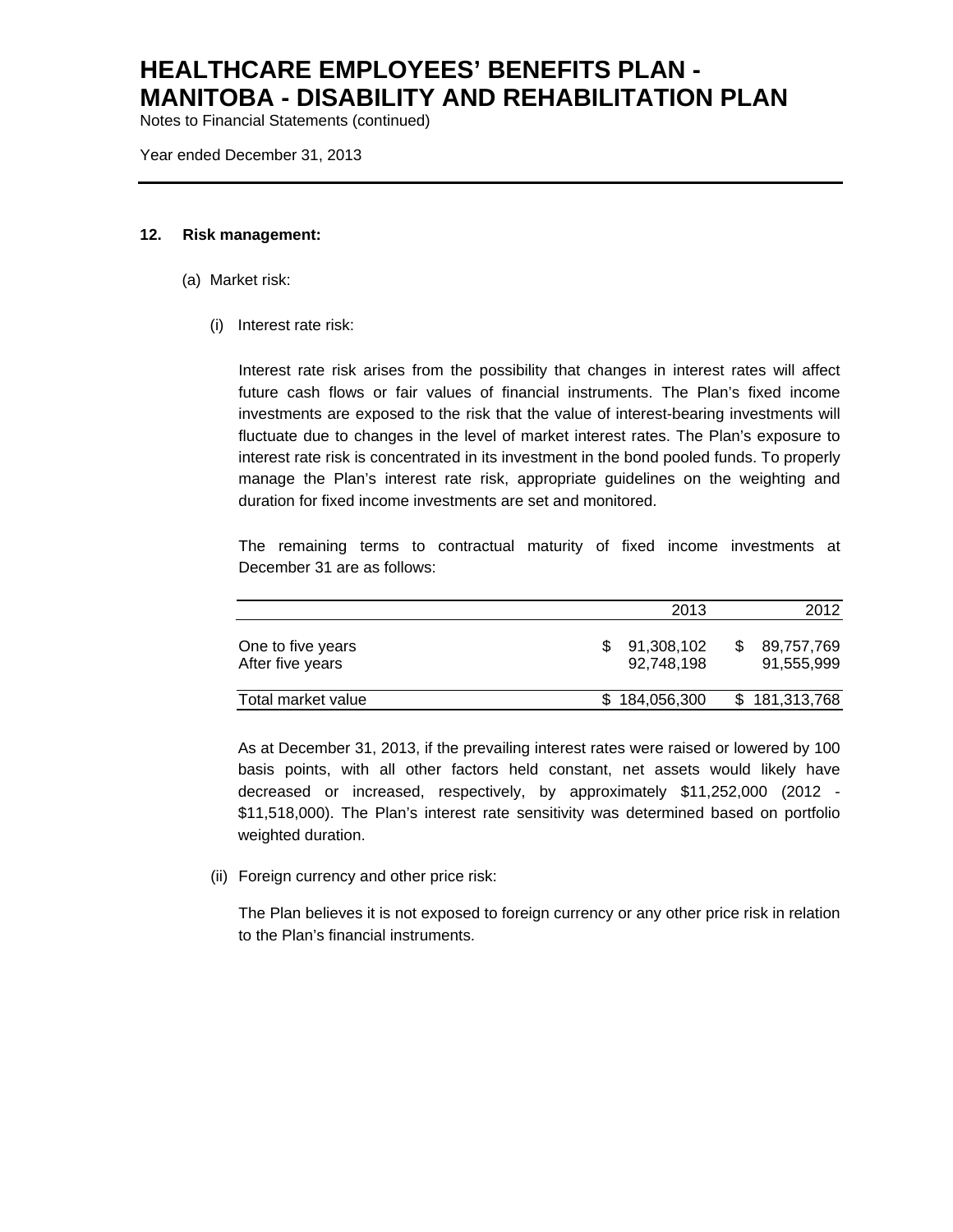Notes to Financial Statements (continued)

Year ended December 31, 2013

### **12. Risk management (continued):**

(b) Credit risk:

The Plan is exposed to credit risk, which is the risk that a counterparty will be unable to pay amounts in full when due or requested. The Plan's greatest concentration of credit risk is in its fixed income securities. The fair value of the fixed income securities includes consideration of the creditworthiness of the debt issuer. All transactions in listed securities are settled or paid for upon delivery using approved brokers. The risk of default is considered minimal, as payment is made on a purchase once the securities have been received from the broker. For sales transactions, the securities are released once the broker has made payment.

The breakdown of the Plan's bond pooled funds by credit ratings from various rating agencies is presented below:

|                        | 2013              |         | 2012              |         |
|------------------------|-------------------|---------|-------------------|---------|
| Credit rating          | Fair value        |         | Fair value        |         |
|                        |                   |         |                   |         |
| AAA                    | \$<br>56,612,435  | 30.8%   | \$<br>59,279,557  | 32.7%   |
| AA                     | 40,241,976        | 21.9%   | 42,030,117        | 23.2%   |
| A                      | 58,686,419        | 31.9%   | 56,227,935        | 31.0%   |
| <b>BBB</b>             | 13,567,538        | 7.4%    | 9.472.067         | 5.2%    |
| <b>BB</b>              | 798,090           | $0.4\%$ | 884,934           | 0.5%    |
| B                      | 11,245,906        | 6.1%    | 9,364,356         | 5.2%    |
| Not rated              | 1,630,881         | 0.9%    | 1,343,788         | $0.7\%$ |
| Short-term investments | 1.273.055         | 0.7%    | 2.711.014         | 1.5%    |
|                        | \$<br>184.056.300 | 100.0%  | \$<br>181.313.768 | 100.0%  |

Credit risk associated with premiums and other receivables is minimized due to their nature. Premiums are collected from participating members through the payroll process. In 2013, a provision for doubtful other receivables of \$29,740 (2012 - \$18,720) has been recorded.

## (c) Liquidity risk:

Liquidity risk is the possibility that investments of the Plan cannot be readily converted into cash when required. The Plan may be subject to liquidity constraints because of insufficient volume in the markets for the securities of the Plan or other securities may be subject to legal or contractual restrictions on their resale. Liquidity risk is managed by investing the majority of the Plan's assets in investments that are traded in an active market and can be readily disposed. The Plan's claims payable and accrued liabilities and due to HEPP balances have contracted maturities of less than one year.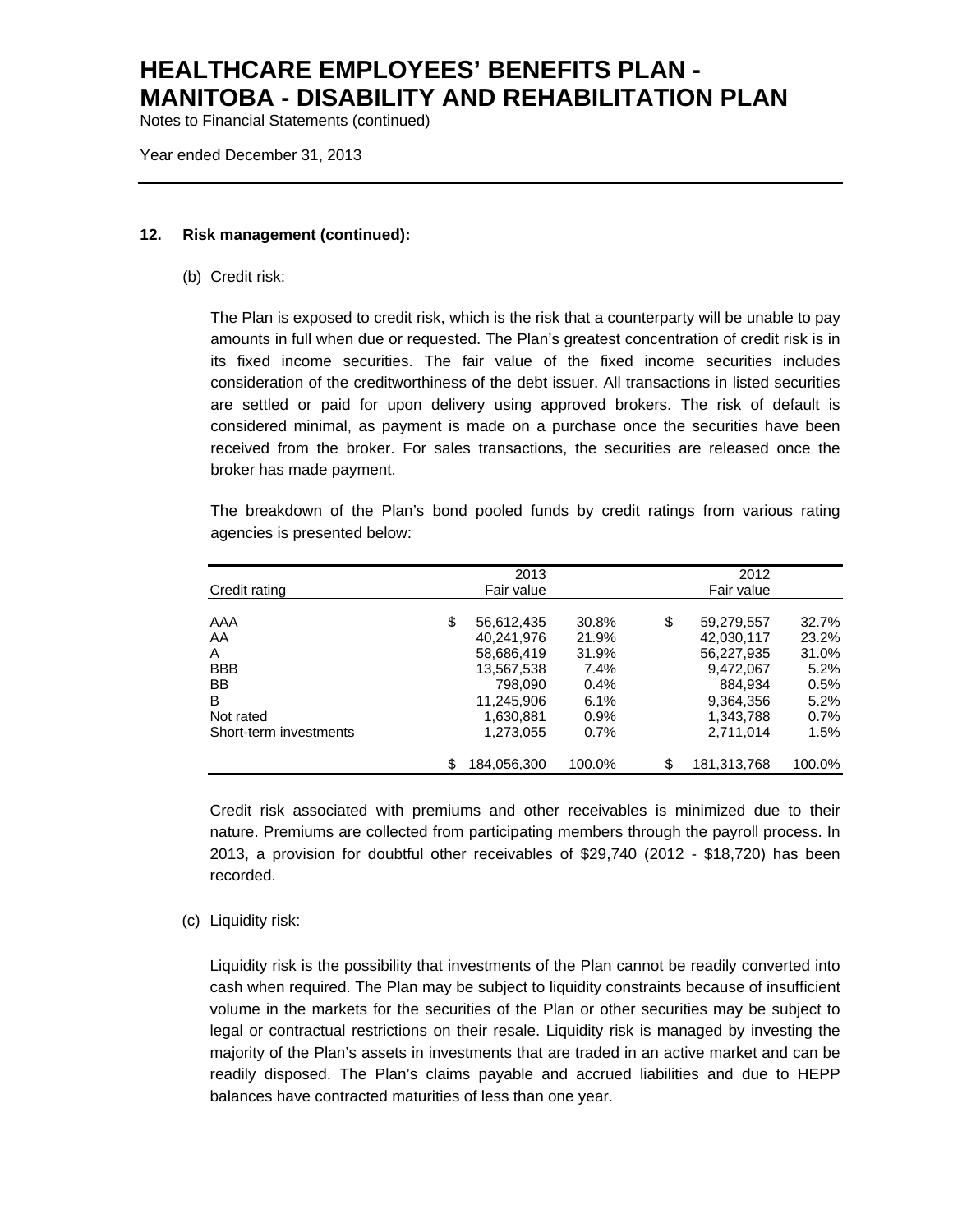Notes to Financial Statements (continued)

Year ended December 31, 2013

### **12. Risk management (continued):**

(d) Claims and premiums risk:

The nature of the unpaid claims is such that the establishment of obligations is based on known facts and interpretation of circumstances, on a case by case basis, and is therefore a complex and dynamic process influenced by a variety of factors.

Consequently, the establishment of obligations and premium rates relies on the judgment and opinions of a number of professionals, on historical precedent and trends, on prevailing legal, economic, social and regulatory trends and on expectations as to future developments. The process of determining premium rates and reserves necessarily involves risks that the actual results will deviate, perhaps substantially, from the best estimates made.

## **13. Fair value of financial instruments:**

The fair value of the financial assets and liabilities of the Plan approximates their carrying value due to their short-term nature (except cash and investments which are stated at fair value, note 5).

The Plan's assets which are recorded at fair value are required to be classified into one of three levels, depending on the inputs used for valuation. The hierarchy of inputs is summarized below:

- Level 1 Quoted prices (unadjusted) in active markets for identical assets or liabilities.
- Level 2 Inputs other than quoted prices included in Level 1 that are observable for the asset or liability, either directly (i.e. as prices) or indirectly (i.e. derived from prices).
- Level 3 Inputs for the asset or liability that are not based on observable market data (unobservable inputs).